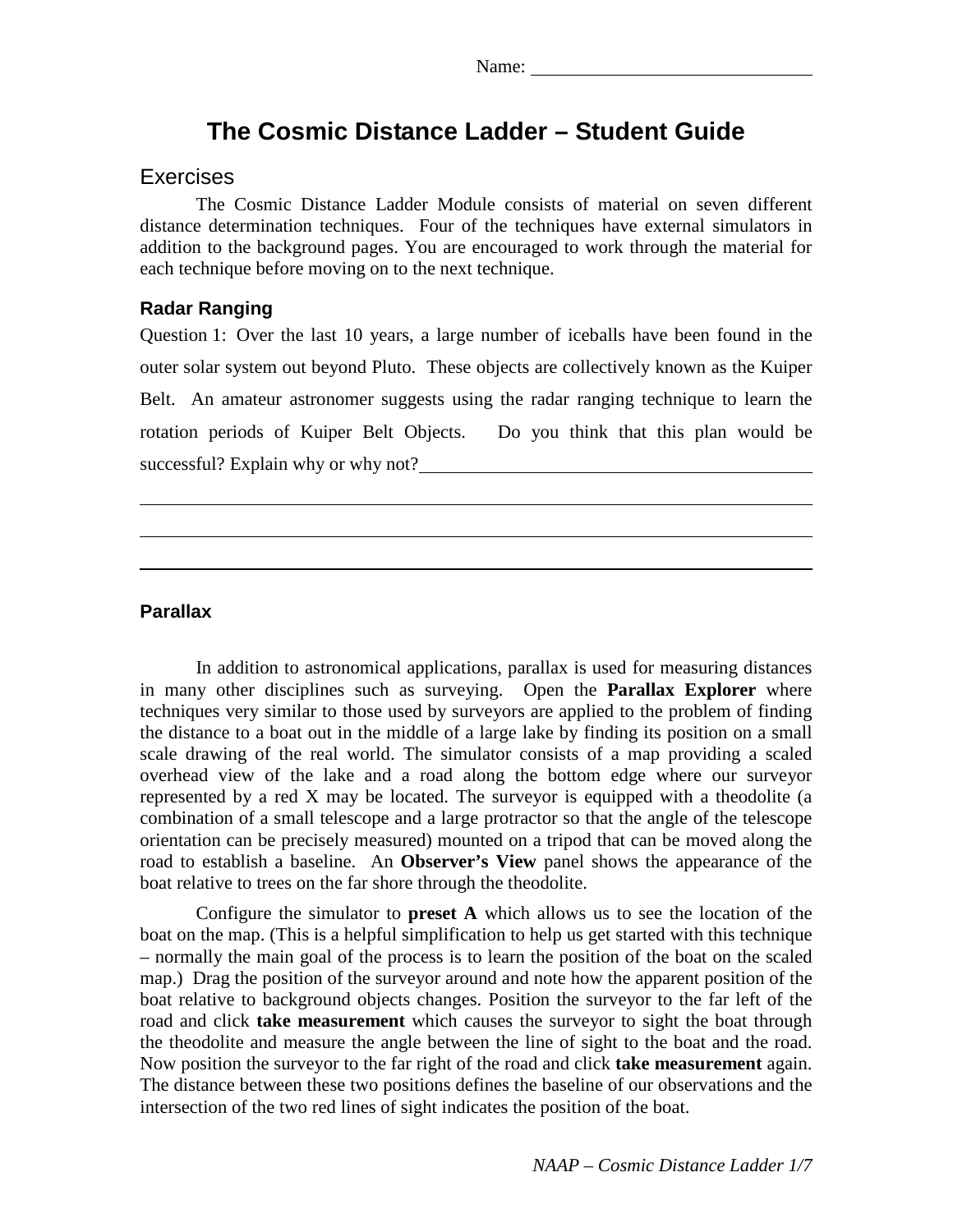We now need to make a measurement on our scaled map and convert it back to a distance in the real world. Check **show ruler** and use this ruler to measure the distance from the baseline to the boat in an arbitrary unit. Then use the map scale factor to calculate the perpendicular distance from the baseline to the boat.

Question 2: Enter your perpendicular distance to the boat in map units. \_\_\_\_\_\_\_\_\_\_\_\_\_\_\_

Show your calculation of the distance to the boat in meters in the box below.

Configure the simulator to **preset B**. The parallax explorer now assumes that our surveyor can make angular observations with a typical error of  $3^\circ$ . Due to this error we will now describe an area where the boat must be located as the overlap of two cones as opposed to a definite location that was the intersection of two lines. This preset is more realistic in that it does not illustrate the position of the boat on the map.

Question 3: Repeat the process of applying triangulation to determine the distance to the boat and then answer the following:

| What is your best estimate for the<br>perpendicular distance to the boat?                           |  |
|-----------------------------------------------------------------------------------------------------|--|
| What is the greatest distance to the boat<br>that is still consistent with<br>your<br>observations? |  |
| What is the smallest distance to the boat<br>that is still consistent with<br>your<br>observations? |  |

Configure the simulator to **preset C** which limits the size of the baseline and has an error of 5° in each angular measurement.

Question 4: Repeat the process of applying triangulation to determine the distance to the boat and then explain how accurately you can determine this distance and the factors contributing to that accuracy.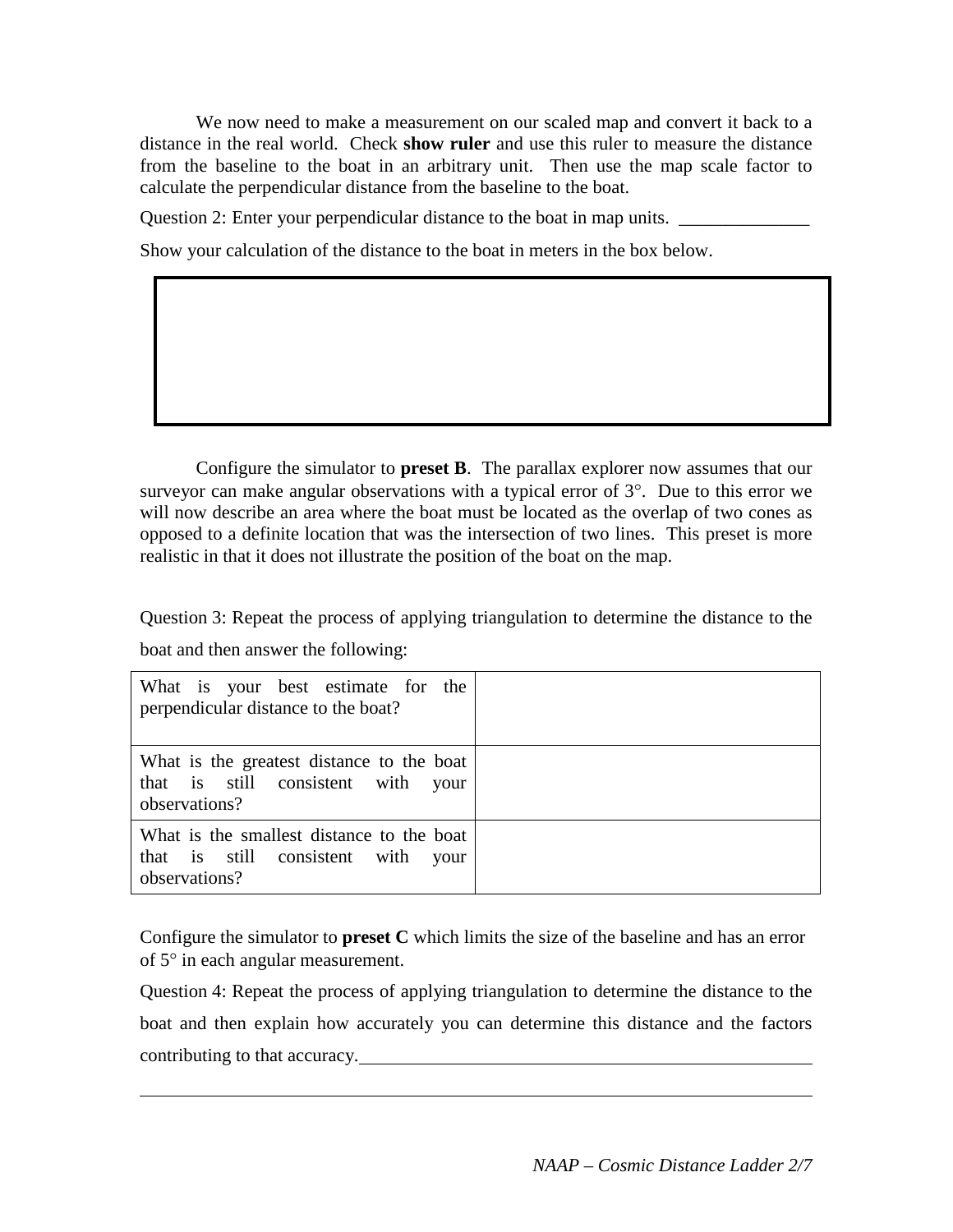### **Distance Modulus**

Question 5: Complete the following table concerning the distance modulus for several objects.

| Object | <b>Apparent</b><br><b>Magnitude</b><br>m | <b>Absolute</b><br><b>Magnitude</b><br>М | <b>Distance</b><br><b>Modulus</b><br>$m-M$ | <b>Distance</b><br>(pc) |
|--------|------------------------------------------|------------------------------------------|--------------------------------------------|-------------------------|
| Star A | 2.4                                      |                                          |                                            | 10                      |
| Star B |                                          | 5                                        |                                            | 16                      |
| Star C | 10                                       |                                          |                                            | 25                      |
| Star D | 8.5                                      | 0.5                                      |                                            |                         |

Question 6: Could one of the stars listed in the table above be an RR Lyrae star? Explain why or why not.

# **Spectroscopic Parallax**

Open up the **Spectroscopic Parallax Simulator**. There is a panel in the upper left entitled **Absorption Line Intensities** – this is where we can use information on the types of lines in a star's spectrum to determine its spectral type. There is a panel in the lower right entitled **Star Attributes** where one can enter the luminosity class based upon information on the thickness of line in a star's spectrum. This is enough information to position the star on the HR Diagram in the upper right and read off its absolute magnitude.

Let's work through an example. Imagine that an astronomer observes a star to have an apparent magnitude of 4.2 and collects a spectrum that has very strong helium and moderately strong ionized helium lines – all very thick. Find the distance to the star using spectroscopic parallax.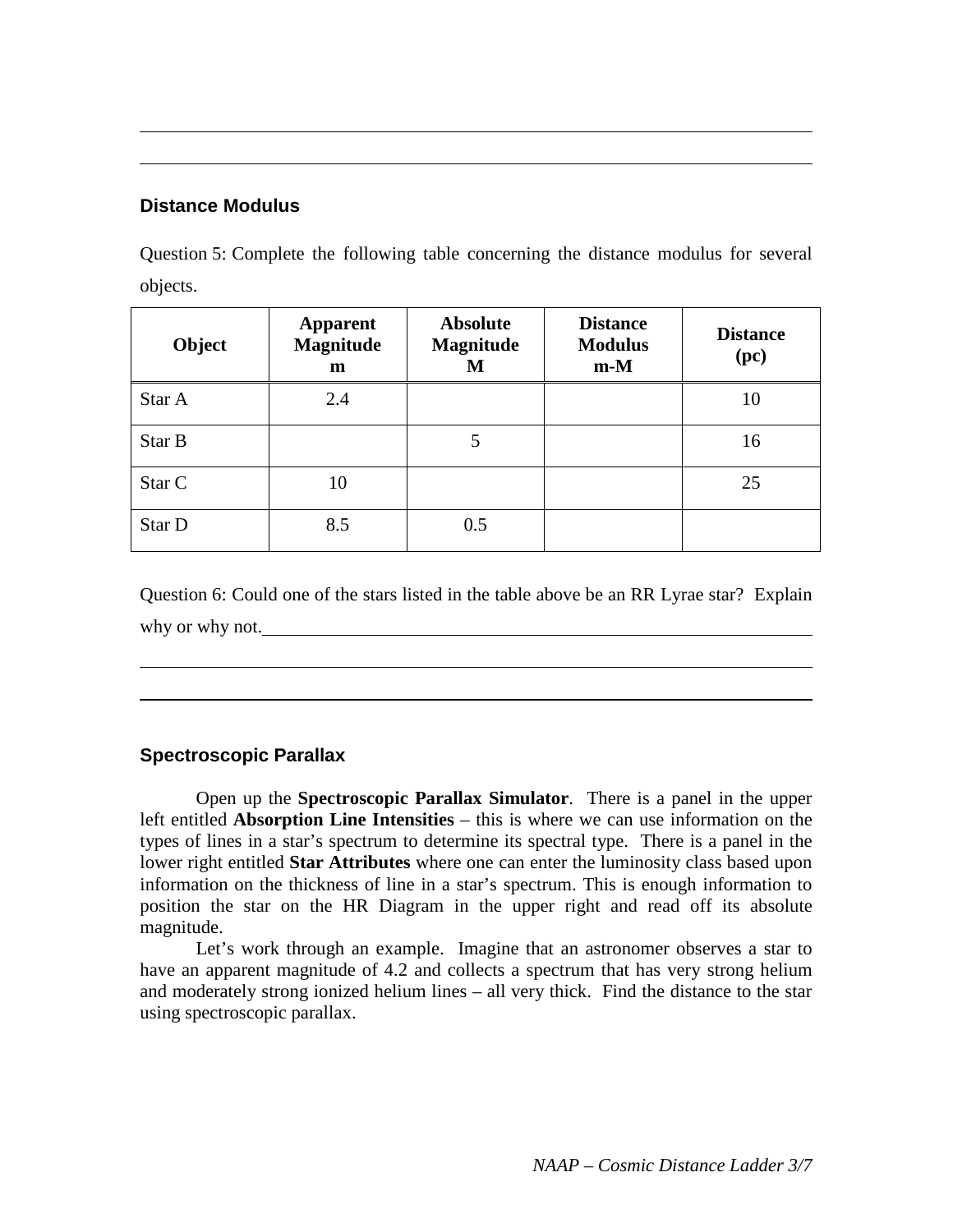Let's first find the spectral type. We can see in the Absorption Line Intensities panel that for the star to have any helium lines it must be a very hot blue star. By dragging the vertical cursor we can see that for the star to have very strong helium and moderate ionized helium lines it must either be O6 or O7. Since the spectral lines are all very thick, we can assume that it is a main sequence star. Setting the star to luminosity



class V in the Star Attributes panel then determines its position on the HR Diagram and identifies its absolute magnitude as -4.1. We can complete the distance modulus calculation by setting the apparent magnitude slider to 4.2 in the Star Attributes panel. The distance modulus is 8.3 corresponding to a distance of 449 pc. Students should keep in mind that spectroscopic parallax is not a particularly precise technique even for professional astronomers. In reality, the luminosity classes are much wider than they are shown in this simulation and distances determined by this technique are probably have uncertainties of about 20%.

Question 7: Complete the table below by applying the technique of spectroscopic parallax.

| <b>Observational Data</b> |                                                       | <b>Analysis</b>                         |   |       |           |
|---------------------------|-------------------------------------------------------|-----------------------------------------|---|-------|-----------|
| m                         | <b>Description of spectral lines</b>                  | <b>Description of line</b><br>thickness | M | $m-M$ | d<br>(pc) |
| 6.2                       | strong hydrogen lines<br>moderate helium lines        | very thin                               |   |       |           |
| 13.1                      | strong molecular lines                                | very thick                              |   |       |           |
| 7.2                       | strong ionized metal lines<br>moderate hydrogen lines | very thick                              |   |       |           |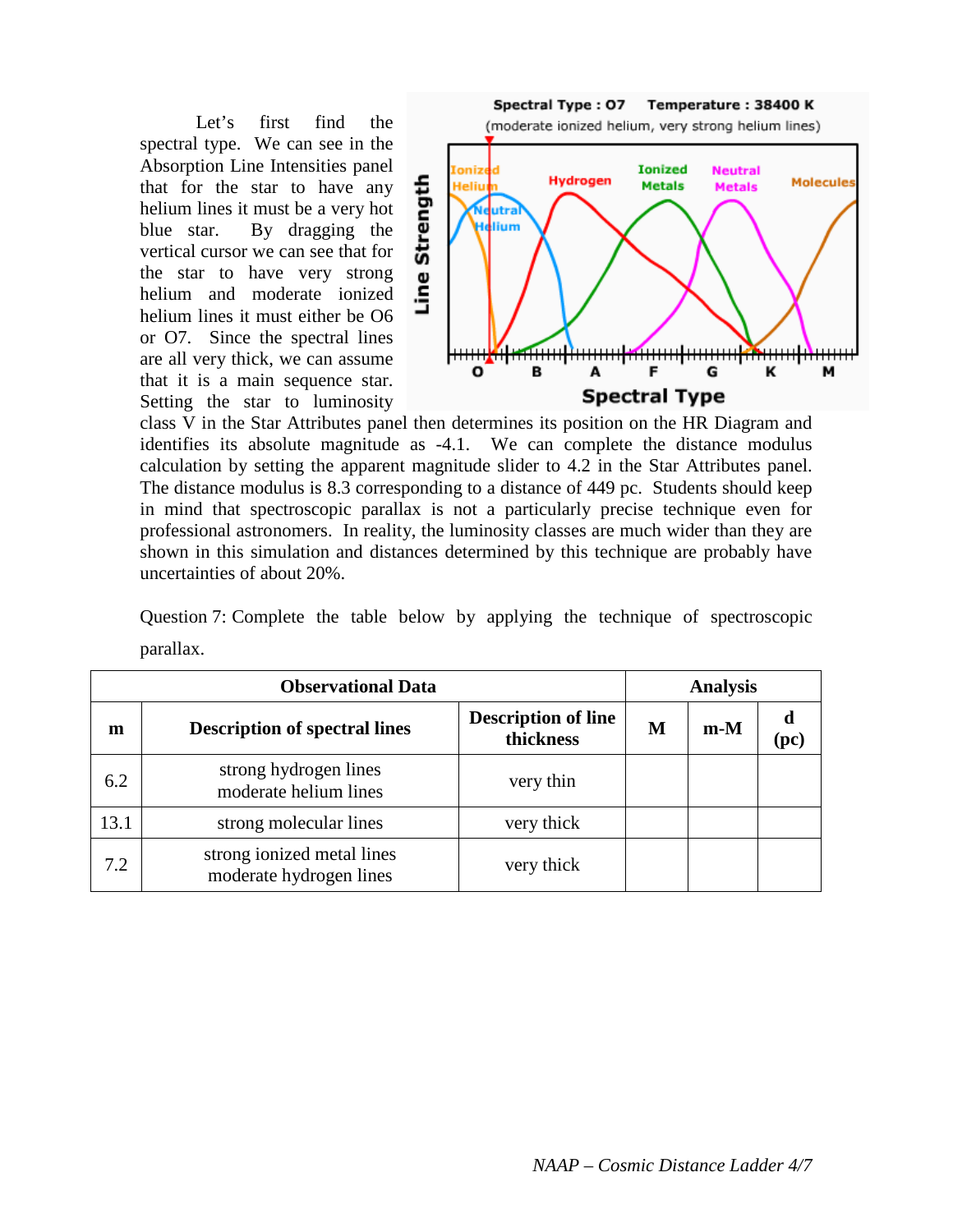### **Main Sequence Fitting**

Open up the Cluster Fitting Explorer. Note that the main sequence data for nearby stars whose distances are known are plotted by absolute magnitude in red on the HR

Diagram. In the Cluster Selection Panel, choose the Pleiades cluster. The Pleiades data are then added in apparent magnitude in blue. Note that the two y-axes are aligned, but the two main sequences don't overlap due to the distance of the Pleiades (since it is not 10 parsecs away).

If you move the cursor into the HR diagram, the cursor will change to a handle, and you can shift the apparent magnitude scale by clicking and dragging. Grab the cluster data and drag it until the two main sequences are best overlapped as shown to the right.

We can now relate the two y-axes. Check **show horizontal bar** which will automate the process of determining the offset between the m and M axes. Note that it doesn't matter where you compare the m and M values, at all points they will give the proper distance modulus. One set of values gives m –



 $M = 1.6 - (-4.0) = 5.6$  which corresponds to a distance of 132 pc.

Question 8: Note that there are several stars that are above the main sequence in the upper left. Can you explain why these stars are not on the main sequence?

Question 9: Note that there are several stars below the main sequence especially near temperatures of about 5000K. Can you explain why these stars are not on the main sequence?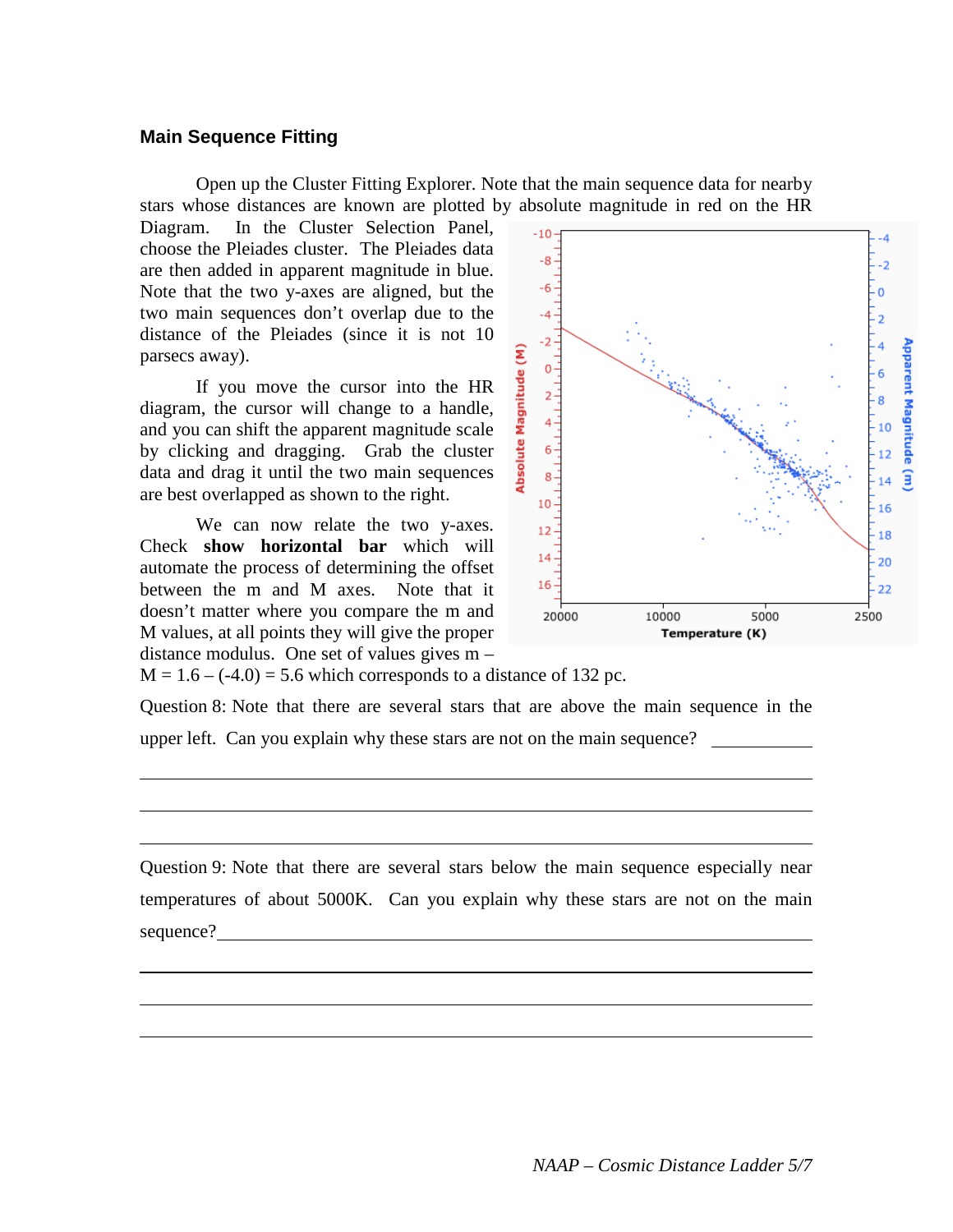Question 10: Determine the distance to the Hyades cluster.

| Apparent magnitude m | Absolute Magnitude M | Distance (pc) |
|----------------------|----------------------|---------------|
|                      |                      |               |

Question 11: Determine the distance to the M67 cluster.

| Apparent magnitude m | Absolute Magnitude M | Distance (pc) |
|----------------------|----------------------|---------------|
|                      |                      |               |

# **Cepheids**

Question 12: A type II Cepheid has an apparent magnitude of 12 and a pulsation period of 3 days. Determine the distance to the Cepheid variable and explain your method in the box below?

### **Supernovae**

Open up the **Supernovae Light Curve Explorer**. It functions similarly to the Cluster Fitting Explorer. The red line illustrates the expected profile for a Type I supernovae in terms of Absolute Magnitude. Data from various supernovae can be graphed in terms of apparent magnitude. If the data represents a Type I Supernovae it should be possible to fit the data to the Type I profile with the appropriate shifts in time and magnitude. Once the data fit the profile, then the difference between apparent and absolute magnitude again gives the distance modulus.

As an example load the data for 1995D. Grab and drag the data until it best matches the Type I profile as shown. One can then use the **show horizontal bar** option to help calculate the distance modulus. One pair of values is  $m - M = 13$ -(-20) = 33 which corresponds to a distance of 40 Mpc.